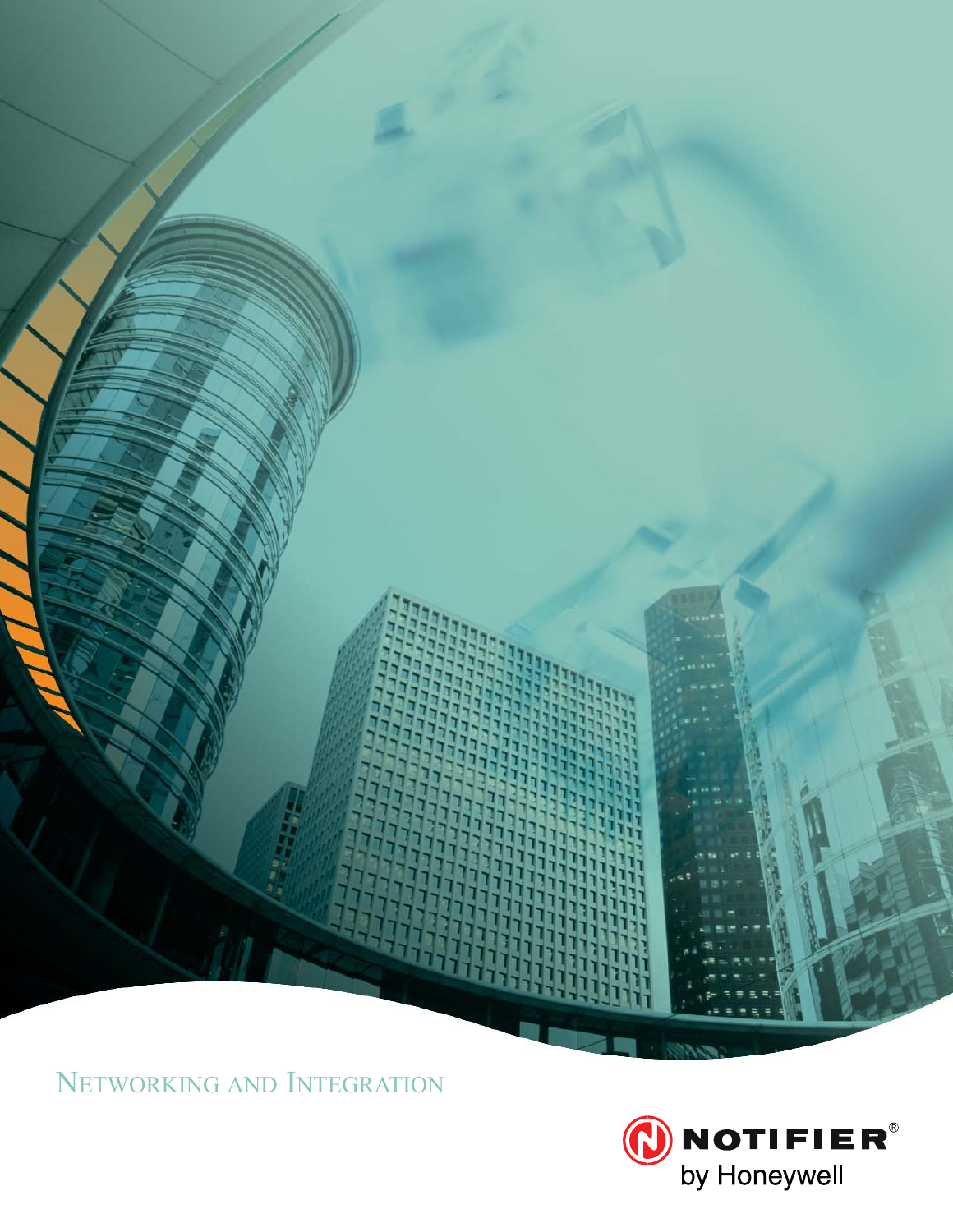# NOTIFIER NETWORKING AND INTEGRATION – FLEXIBLE, SCALABLE, POWERFUL

As businesses and facilities expand, so must the fire and life safety systems that protect them. The ability to adapt to rapidly changing needs and provide complete local-to-global control over your fire and life safety systems makes the flexible network solutions from NOTIFIER ideal for new construction, retrofit, upgrade, or expansion projects. With the power of our NOTI-FIRE-NET intelligent fire alarm network and ONYXWorks fire and security integration platform, you can unite and protect multiple facilities throughout a city, across the country, or around the world over a single network.

**CALL AND PRODUCT**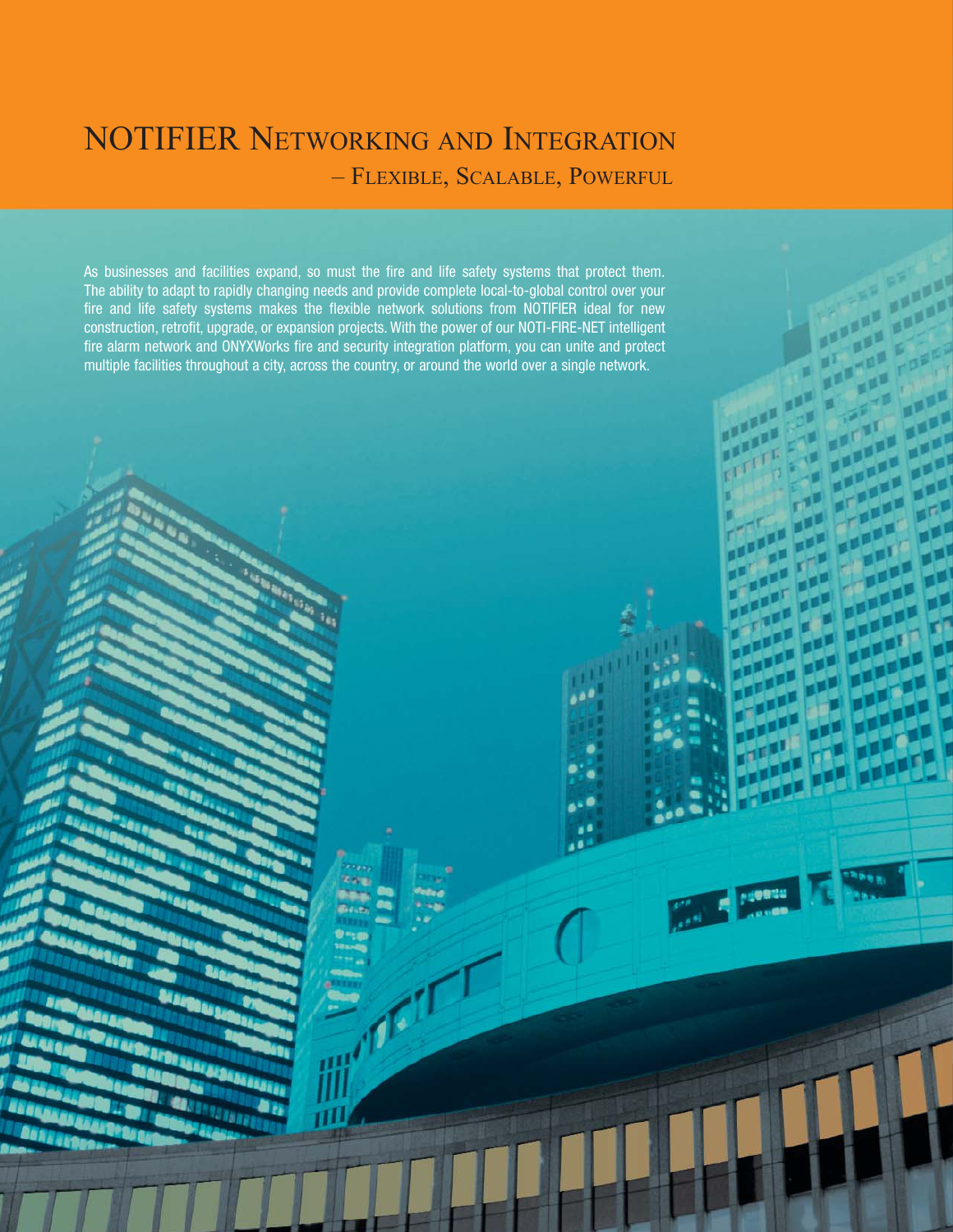# UNITE MULTIPLE SYSTEMS INTO ONE WITH ONYXWORKS®

ONYXWorks gives you total control over your fire and life safety system. Whether you need to monitor a single building, a campus, or a citywide or global enterprise, ONYXWorks is a single-point-of-control workstation that integrates NOTIFIER systems with other manufacturers' fire alarm control panels, security panels, and CCTV applications over a single network.



### HIGHLY INTUITIVE END USER INTERFACE

The intuitive ONYXWorks interface displays building floor plans with interactive, three-dimensional fire, security, CCTV, and card access device icons, and includes clear, concise instructions on what actions must be taken for both fire and non-fire events. Customizable screens and multiple configuration options facilitate set up, minimize operator training and allow you to adapt the system to your specific needs.

### SPEAK LOCALLY, ACT GLOBALLY, WITH NOTIFY-IP

When responding to a security or emergency event, a coordinated response can save lives and preserve property. NOTIFY-IP a plug-in to ONYXWorks, broadcasts encrypted, real-time voice instructions to a single facility or to multiple locations worldwide using an IP network connection. With NOTIFY-IP, the network connection is continuously monitored to ensure system integrity and reliability.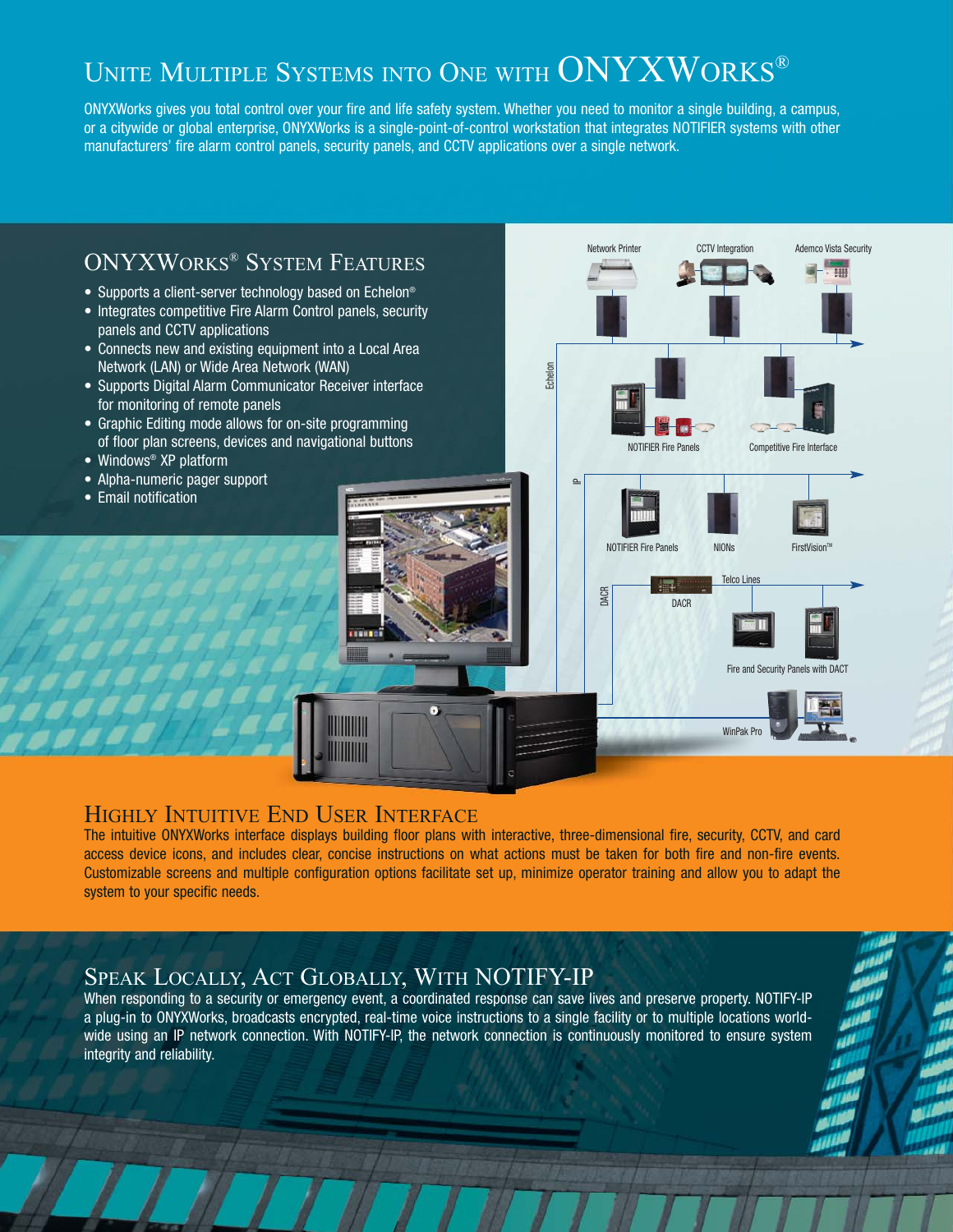# PEACE OF MIND WITH ENHANCED SURVIVABILITY.

NCA-2

The NOTI-FIRE-NETTM intelligent fire alarm network links multiple NOTIFIER intelligent fire alarm control panels together as one for cooperative control and network-wide monitoring. Each fire alarm panel on NOTI-FIRE-NET maintains individual programming and

NWS

continues to operate independently, yet cohesively, as part of a unified network. This prevents the loss of a single node from compromising other panels. The result is greater system survivability.



FirstVi

# NOTI·FIRE·NET

ONYXWorks® Workstat

NOTIFIER Fire Panel

# EASILY ACCOMODATES FUTURE GROWTH

NOTI-FIRE-NET supports all ONYX Series panels and is backward compatible to NOTIFIER classic series of Fire Alarm Control Panels, so you can upgrade your current system without having to replace existing equipment. And as your facility grows, it is easy to expand the network to keep pace with your needs.

### NOTI-FIRE-NET SYSTEM FEATURES

- Supports ONYX Series fire alarm control panels: NFS-320, NFS2-640, NFS2-3030
- Backward compatible with AFP-200, AFP-400, AFP-1010 and AM2020 fire alarm control panels
- Network Control Annunciator to annunciate network events and provide network control
- BACnet Gateway supports industry standard BACnet/IP connectivity to Building Automation Systems
- NOTI-FIRE-NET Web Server (NWS) provides remote read status capabilities and instant email and text messaging
- ONYX FirstVision technology is an intuitive touch screen display for first responders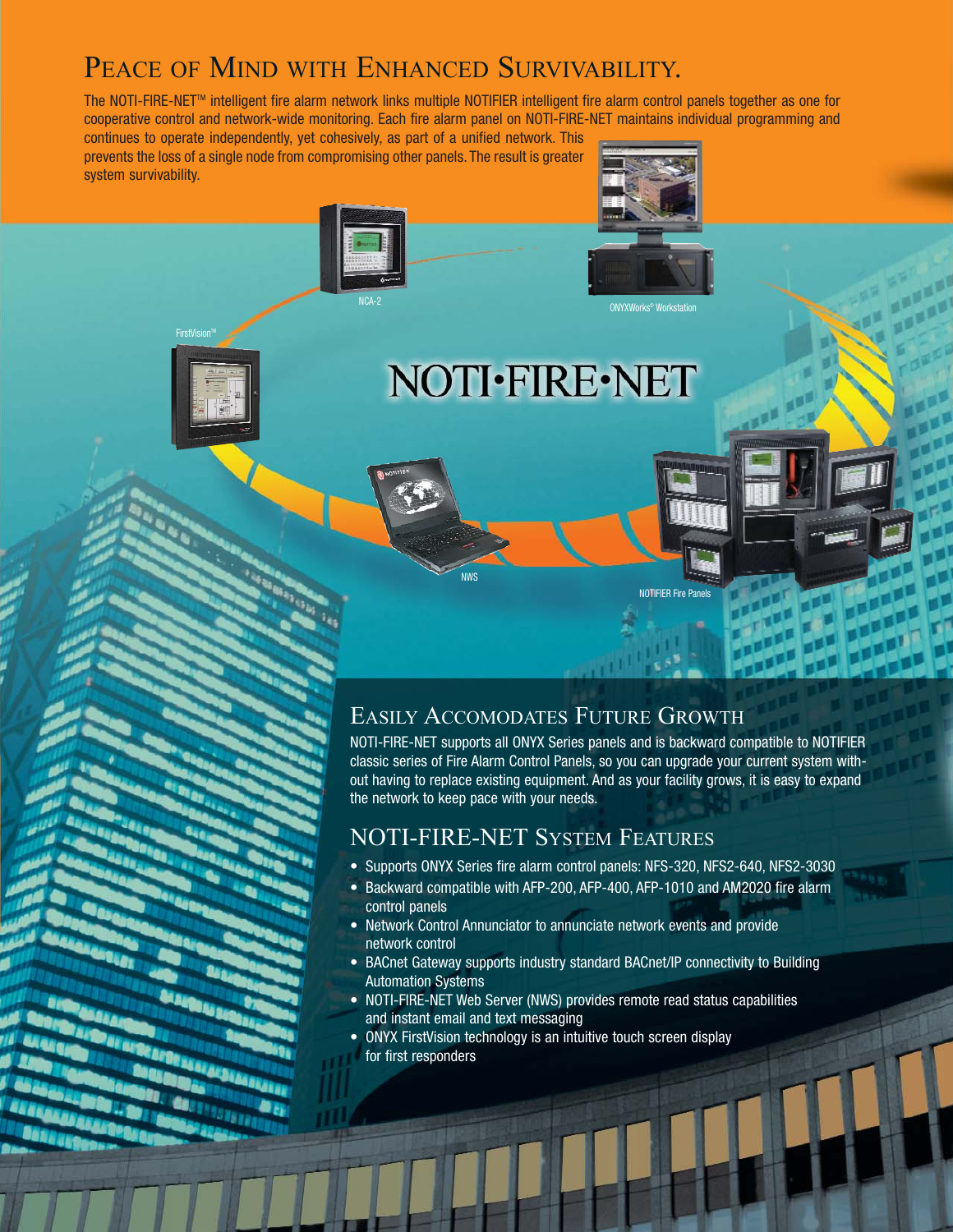

# NETWORK-WIDE DISPLAY AND CONTROL

The Network Control Annunciator (NCA) features a 640-character LCD display with QWERTY keypad. Multiple NCAs can be distributed anywhere on the network to provide access to fire alarm system information or network-wide control functions such as Acknowledge, Silence, Reset, device enable/disable, and paging control. The NCA also meets NFPA requirements for firefighter smoke control stations and HVAC.

> **DARK MARK**

### BACNET INTERFACE

NOTIFIER's BACnet Gateway provides an interface between NOTIFIER fire alarm systems and Building Automation Systems using the BACnet/IP communication protocol. With the BACnet Gateway interface, devices on the NOTI-FIRE-NET fire alarm control panels are represented as BACnet objects to the BACnet client. Each gateway supports up to 15,000 objects—multiple gateways can be installed for larger applications.

Note: Conforms to BACnet Standard Annex J for IP and Support Device Objects, Binary Output Objects, Life Safety Points/Zones, and Multi-State Inputs.

## WEB-BASED MONITORING AND NOTIFICATION

NOTIFIER uses the power of the Internet for remote monitoring of your fire alarm system with NOTI-FIRE-NET Web Server (NWS). Using a standard IP-based Ethernet connection, NWS gives authorized personnel the ability to view fire alarm network and device status from the office, home or on the road. NWS can automatically send up to fifty email or text messages to notify key facility maintenance and support personnel of a trouble or emergency event.